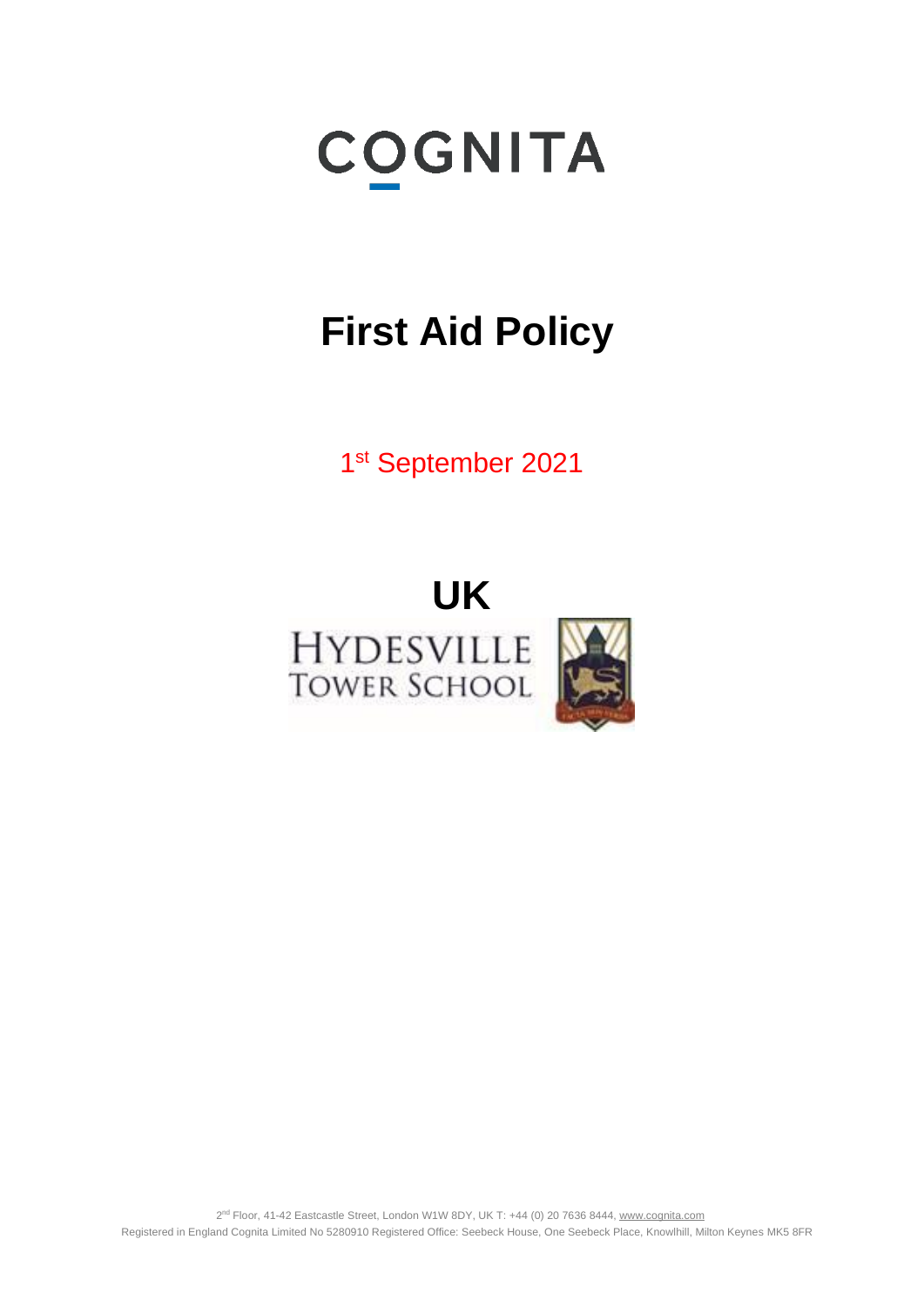#### **KEY FACTS:**

- ❖ **To ensure that we promote the good health of all the children in our care.**
- ❖ **First aid can save lives and prevent minor injuries become major ones**
- ❖ **The school will ensure that there are adequate facilities and appropriate equipment for providing first aid in the workplace, including for visitors, as well as for the age of children.**
- ❖ **Minimum first aid provision is a suitably stocked first aid container, an appointed person to take charge of first aid arrangements and for information for employees on first-aid arrangements, as well as adequately trained and experienced staff.**
- ❖ **This minimum provision is supplemented with a first aid needs assessment to identify any additional requirements specific to the school, to record the findings and to introduce measures to manage any risks.**
- ❖ **First aid provision must be available at all times whilst children are on the school premises and including school visits off site.**
- ❖ **Our school, staff and others have a duty to safeguard and promote the welfare of children.**

#### **1 General Statement**

- 1.1 The definition of First Aid is as follows:
	- In cases where a person will need help from a medical practitioner or nurse, treatment for the purpose of preserving life and minimising the consequences of injury and illness until help is obtained; and,
	- Treatment of minor injuries which would otherwise receive no treatment, or which do not need treatment by a medical practitioner or nurse.
- 1.2 This policy provides an overview of the statutory requirements and how these are met in school. All safeguarding and child protection policy guidelines must be adhered to both on and off the school site, when first aid is administered.
- 1.3 The policy applies to all pupils including those pupils covered by the Statutory Frameworks for the Early Years Foundation Stage (EYFS) 2017.
- 1.4 The responsibility for drawing up and implementing the First aid policy is delegated to the Head, including informing staff and parents. However, implementation remains the responsibility of all staff in our school in order to keep children healthy, safeguarded and protected whenever they are in our care.

#### **2 Current Procedure**

- 2.1 Our appointed person (First aid co-ordinator) undertakes and records an annual review. A first aid needs assessment (see Page 10) is carried out at least annually to ensure that adequate provision is available given the size of our school, the staff numbers, our specific location and the needs of individuals.
- 2.2 Our first aid needs assessment includes consideration of pupils and staff with specific conditions and major illnesses, such as life-threatening allergy, asthma, diabetes and epilepsy, takes account of an analysis of the history of accidents in our school, as well as the identification of specific hazards. It also includes careful planning for any trips and visits, including residential and higher risk trips which always include a suitably trained first aider and a member of staff trained in the administration of medicine, in keeping with our Educational Visits policy.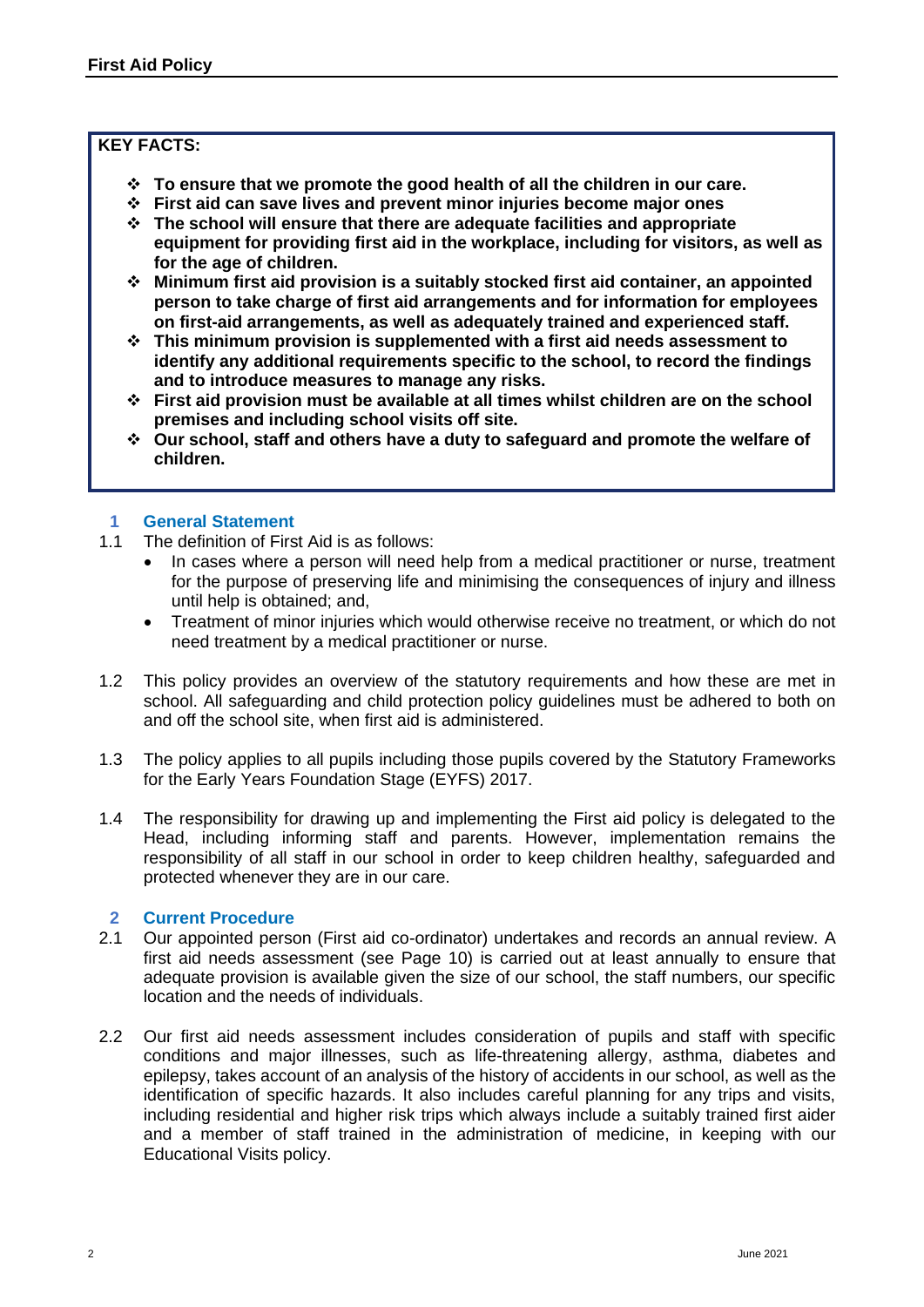- 2.3 Our procedure outlines when to call for help when necessary, such as an ambulance or emergency medical advice from professionals, and outlines the requirements for documenting necessary treatment once applied. The main duties of a First Aider are to give immediate help to casualties with common injuries or illnesses and those arising from specific hazards at school.
- 2.4 We ensure that first aid provision is available at all times, including out of school trips, during PE, and at all other times when the school facilities are used.
- 2.5 We keep an electronic record of all accidents or injuries and first aid treatment on Medical Tracker or a written record where Medical Tracker is not available(Accident reporting software tool). We must inform parent(s)/carer(s) of any accident or injury on the same day, or as soon as reasonably practicable, of any first aid treatment. Records are stored confidentially in Medical Tracker. The recording of an accident is carried out in confidence at all times by the person administering first aid.
- 2.6 The patient is taken to first aid and handed over to a first aid appointed person. The patient is assessed and treated accordingly. Any accident is recorded by the appointed person and all details entered onto Medical Tracker.

#### **3 First Aid Training**

- 3.1 We carefully consider, and review annually, the training needs of our staff to ensure that suitable staff are trained and experienced to carry out first aid duties in our school. In particular, we consider the following skills and experiences:-
	- Reliability, communication and disposition,
	- Aptitude and ability to absorb new knowledge and learn new skills,
	- Ability to cope with stressful and physically demanding emergency procedures,
	- Normal duties are such that they may be left to go immediately and rapidly to an emergency, and
	- Need to maintain normal operations with minimum disruption to teaching and learning.
- 3.2 First aiders in our school have all undertaken appropriate training. They have a qualification in either:

 First Aid at work (FAW, 3 days or 18 hours) or Emergency First Aid at work (EFAW, 1 day or 4-6 hours) or Paediatric First Aid (PFA, 2 day face to face or blended) Emergency Paediatric First Aid (EPFA, 1 day or 4-6 hours).

 EYFS paediatric first aiders hold a clearly recognised certificate or a renewal (minimum of 12 hours tuition). Before the certificates expire, first aiders need to undertake a requalification course as appropriate, to obtain another three-year certificate.

 In relation to the FAW/EFAW/EPFA training courses, providers will follow the current guidelines issued by Resuscitation Council (UK) October 2015.

- 3.3 Training will be updated every three years and will not be allowed to expire before retraining has been achieved.
- 3.4 The need for ongoing refresher training for any staff will be carefully reviewed each year to ensure staff basic skills are up-to-date, although we are aware that this is not mandatory. Annual three hour basic skills updates in between formal training are recommended to keep staff up to date. Online annual refresher training is available on My Cognita.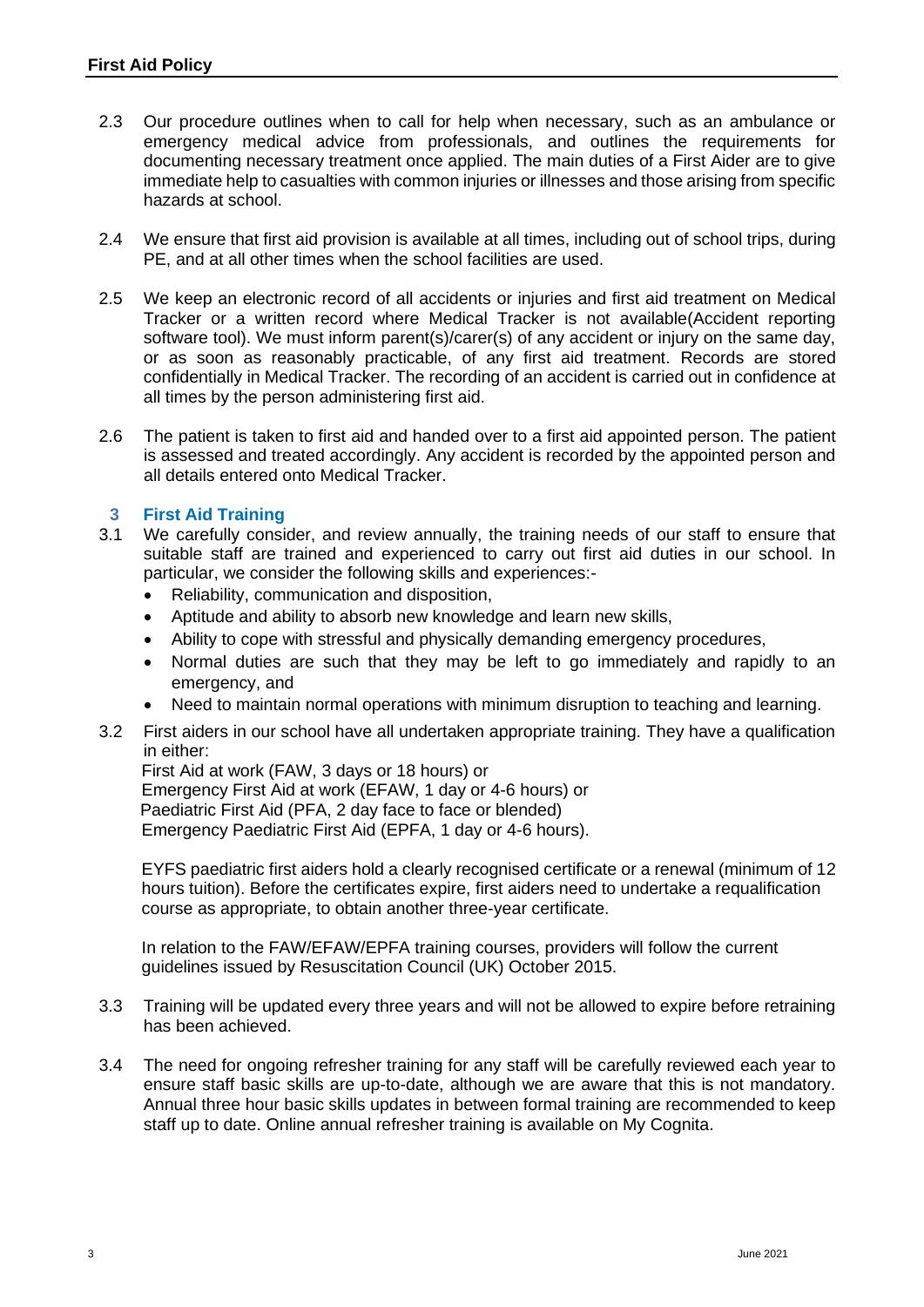#### **4 Key Personnel**

| First aid co-ordinator (appointed person) -<br>responsible for looking after first aid<br>equipment and facilities, as well as calling<br>the emergency services as required | Rachel Passi                                                                                                                                                                                                                                 |
|------------------------------------------------------------------------------------------------------------------------------------------------------------------------------|----------------------------------------------------------------------------------------------------------------------------------------------------------------------------------------------------------------------------------------------|
| Responsible for maintaining First Aid<br>Training Matrix/Log                                                                                                                 | <b>Natalie Mills</b>                                                                                                                                                                                                                         |
| Responsible for RIDDOR submissions to<br><b>HSE</b>                                                                                                                          | Peter Jeffrey                                                                                                                                                                                                                                |
| The following staff have completed<br>a<br>recognised training course in FAW                                                                                                 | Rachel Passi, Terri Jackson, John Ison, Rosie<br>Eynon, Danni Fairbrother, Mathew Lawrence,<br>Thorne, Grace Taylor, Elizabeth<br>Jonathan<br>Bowdige.Preetraj Ranu                                                                          |
| The following staff have completed a<br>recognised training course in EFAW                                                                                                   |                                                                                                                                                                                                                                              |
| The following staff have completed<br>a<br>recognised training course in EPFA                                                                                                | Edana Brown, Simon Dutton, Roy Smallwood, Noel<br>Watt, Rakesh Kumar,                                                                                                                                                                        |
| The following staff have completed a 2 day<br>Paediatric course in first aid (EYFS<br>requirement)                                                                           | Nadia Munir, Sam Smith, Laura Willis, Danielle<br>Jones, Joy Ward, Carla Thatcher, Katie Dowen,<br>Kiran Jhaj, Emma Duffield, Kathy Brown Christine<br>Entecott, James Staffiere, Naomi Watson, Leanne<br>Crump, David Burnham, Susan Riley. |

#### **5 Contents of our First Aid Box**

- 5.1 Our minimum provision, **(not mandatory)** as recommended by HSE is to hold a suitably stocked first aid box, to nominate an appointed person (see 3.1 above), as well as the provision for staff of relevant information on first aid arrangements.
- 5.2 In our suitably stocked First Aid box we provide the following, or suitable alternatives:-
	- a leaflet giving general guidance on First Aid eg HSE leaflet 'Basic advice on First Aid at work' (INDG347 rev 1).
	- 20 individually wrapped sterile adhesive dressings (assorted sizes);
	- two sterile eye pads;
	- four individually wrapped triangular bandages (preferably sterile);
	- six safety pins;
	- six medium sized (approximately 12cm x 12cm ) individually wrapped sterile unmedicated wound dressings;
	- two large (approximately 18cm x 18cm) sterile individually wrapped unmedicated wound dressings;
	- one pair of disposable gloves.
- 5.3 The First Aid coordinator is responsible for examining the contents of the first aid boxes. These are checked frequently and restocked as soon as possible after use. Extra stock is held within the school and items discarded safely after the expiry date has passed. We do not keep tablets, creams or medicines in the first aid box.
- 5.4 Our first aid boxes are kept in the following places: First aid room, School kitchen, Lower Prep staff room, Nursery, Labs rooms 28 and 30, Food tech room 43, Reception room 12, Minibuses x 5.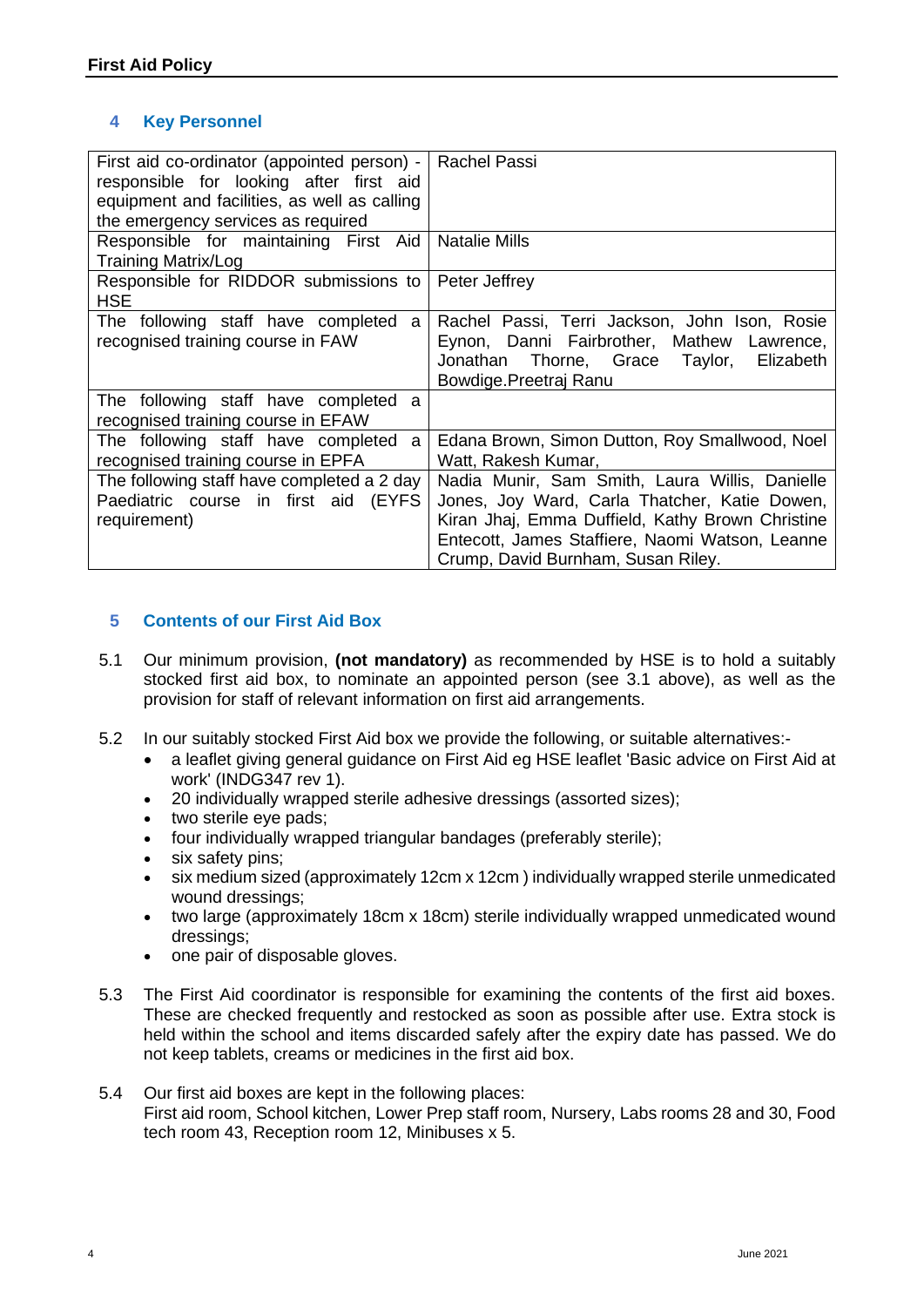- 5.5 We take great care to prevent the spread of infection in school, particularly in the event of spillages of bodily fluids which we manage effectively by washing off skin with soap and running water, out of eyes with tap water and or an eye wash bottle, wash splashes out of nose with tap water, record details of any contamination, and seek medical advice where appropriate. For further information please see our Prevention and Control of Communicable and Infectious Diseases Procedures.
- 5.6 First aiders take careful precautions to avoid the risk of infection by covering cuts and grazes with a waterproof dressing, wearing suitable powder free vinyl or nitrile gloves, using suitable eye protection and aprons where splashing may occur, use devices such as face shields when giving mouth to mouth resuscitation and wash hands before and after every procedure. They also ensure that any waste products are disposed of in a yellow clinical waste bag or box in line with procedures in 5.5.
- 5.7 We ensure that any third party lettings or providers, including transport, have adequate first aid provision which complies with our standards. For example, visiting sports clubs or schools.
- 5.8 We ensure that any third party contractors, including catering and cleaning, working with us are aware of our policy and procedures.

#### **6 Early Years**

- 6.1 The Statutory Framework for the Early Years Foundation Stage (2017) is mandatory. In accordance with this, we ensure that at least one person with a current Paediatric First Aid certificate is on our premises at all times, when pupils are present. All new nursery and preschool staff within our Early Years will undertake paediatric first aid training. This means that newly qualified staff with a childcare level two and three qualification will have a paediatric first aid certificate before they can be included in the statutory staff:child ratios in the early year's settings. All paediatric first aid certificates will be displayed in the Early Years areas.
- 6.2 No outing from school is undertaken without the presence of at least one person with a paediatric first aid qualification, present on and off site.
- 6.3 We keep an electronic record of all accidents or injuries and first aid treatment on Medical Tracker or a written record where Medical Tracker is not available. We must inform parent(s) and/or carer(s) of any accident or injury on the same day, or as soon as reasonably practicable, as well as any first aid treatment. Records are stored confidentially in Medical Tracker. The recording of an accident is carried out in confidence at all times by the person administering first aid.
- 6.4 We know that we must notify Ofsted of any serious accident, illness or injury to, or death of, any child in our care, and of the action that we have taken. We aim to do so as quickly as possible and always within 14 days of the incident occurring. We are mindful that not to do so, without a reasonable excuse, would be committing an offence.
- 6.5 We must notify our local child protection agency, (Walsall Safeguarding Children Board) of any serious accident or injury to, or the death of, any child in our care. We always act on their advice, if given to us.
- 6.6 Prescription medicines must not be administered unless they have been prescribed by a doctor, dentist, nurse or pharmacist and we have a clear procedure for managing this.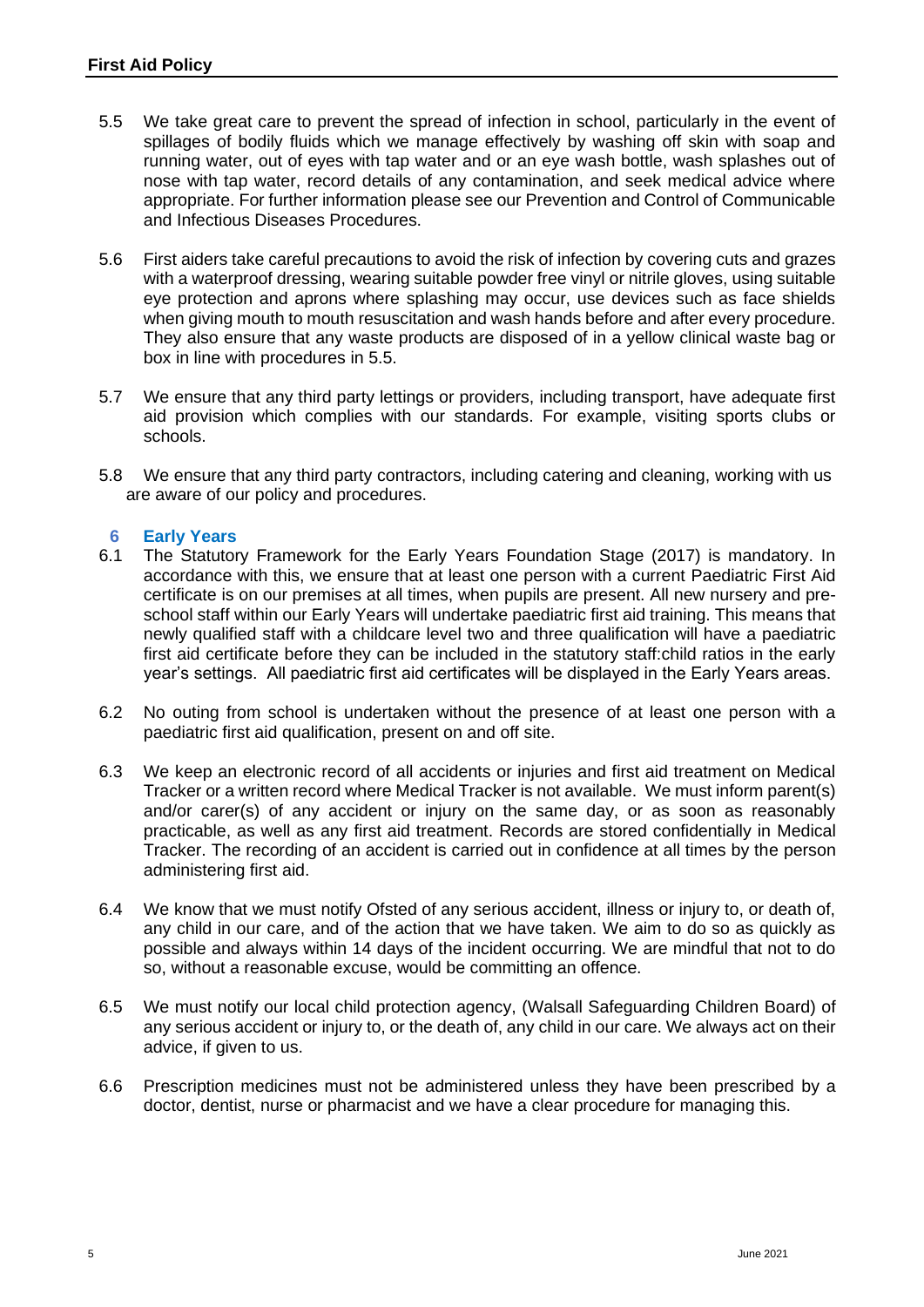#### **7 Recording Accidents and First Aid Treatment**

- 7.1 Pupils will informl their teacher or nearest staff member, or fellow pupils, when they are not feeling well or have been injured. They will let a member of staff know if another pupil has been hurt or is feeling unwell.
- 7.2 All accidents are recorded immediately after the accident, including the presence of any witnesses and details of any injury or damage. Records are stored confidentially in Medical Tracker. The recording of an accident is carried out in confidence at all times by the person administering first aid.
- 7.3 Any first aid treatment is recorded by the person who administered first aid. We will record the date, time and the environment in which the accident or injury occured. Details of the injury and what first aid was administered, along with what happened afterwards is always recorded.
- 7.4 The First Aid Co-ordinator is responsible for the maintenance of accurate and appropriate accident records, including the evaluation of accidents, and regular reporting to the H&S committee for monitoring purposes.
- 7.5 We adopt the definition of Ofsted with regard to serious injuries as follows:-
	- broken bones or a fracture
	- loss of consciousness
	- pain that is not relieved by simple pain killers;
	- acute confused state;
	- persistent, severe chest pain or breathing difficulties;
	- amputation;
	- dislocation of any major joint including the shoulder, hip, knee, elbow or spine;
	- loss of sight (temporary or permanent);
	- chemical or hot metal burn to the eye or any penetrating injury to the eye;
	- injury resulting from an electric shock or electrical burn leading to unconsciousness, or requiring resuscitation or admittance to hospital for more than 24 hours;
	- any other injury leading to hypothermia, heat-induced illness or unconsciousness; or requiring resuscitation; or requiring admittance to hospital for more than 24 hours;
	- unconsciousness caused by asphyxia or exposure to harmful substance or biological agent;
	- medical treatment, or loss of consciousness arising from absorption of any substance by inhalation, ingestion or through the skin; and
	- medical treatment where there is reason to believe that this resulted from exposure to a biological agent, or its toxins, or infected material.
- 7.6 We adopt the definition from Ofsted for minor injuries, of which we always keep a record, as follows:
	- sprains, strains and bruising;
	- cuts and grazes;
	- wound infections;
	- minor burns and scalds:
	- minor head injuries;
	- insect and animal bites:
	- minor eye injuries; and
	- minor injuries to the back, shoulder and chest.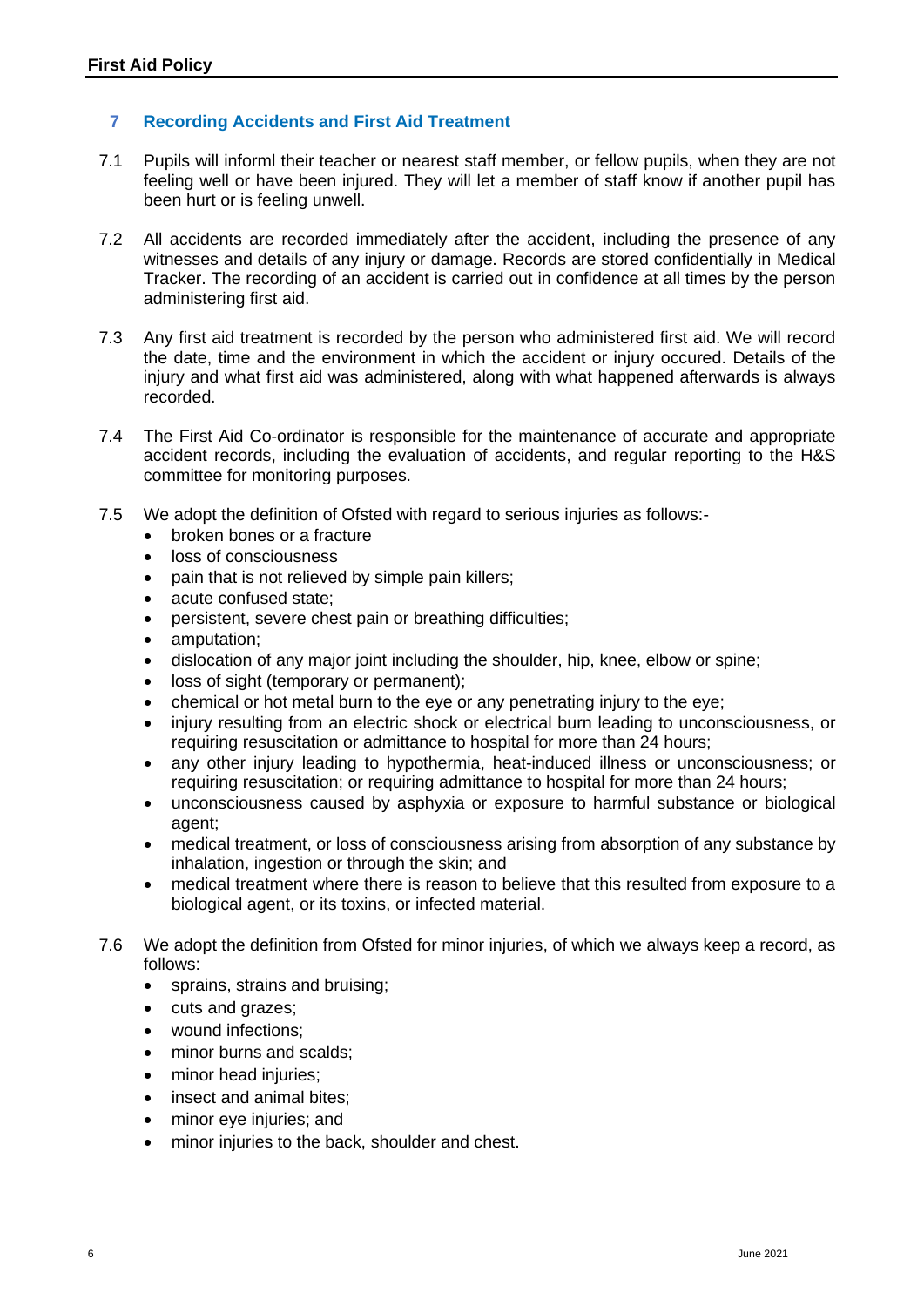7.7 We follow the guidelines on the Reporting of Injuries, Diseases and Dangerous Occurrences Regulations (RIDDOR, 2013) for the reporting of serious and dangerous accidents and incidents in school. These include work-related and reportable injuries to visitors as well as certain accidents, diseases and dangerous occurrence arising out of or in connection with work. Where accidents result in the incapacitation of a worker for more than seven days, a RIDDOR report is required, including three days for recording purposes.

#### **8 Recording Incidents and Near Misses**

8.1 We record (identify local method of reporting) any **near misses** which are occurrences where no-one has actually been harmed and no first aid was administered, but have the potential to cause injury or ill health. We record any incidents that occur on the premises and these may include a break in, burglary, theft of personal or school's property; intruder having unauthorised access to the premises, fire, flood, gas leak, electrical issues.

#### **9 Hospital Treatment**

- 9.1 If a pupil has an accident or becomes ill and requires immediate hospital treatment, the school is responsible for either:
	- calling an ambulance in order for the pupil to receive treatment; or
	- taking the pupil to an Accident and Emergency department
	- and in either event immediately notifying the pupils parent/carer
- 9.2 When an ambulance has been called, a first aider will stay with the pupil until the parent arrives, or accompany pupil to hospital by ambulance if required.
- 9.3 Where it is decided that pupil should be taken to A&E Department a first aider must either accompany them or remain with them until the parent/carer arrives.
- 9.4 Where a pupil has to be taken to hospital by a member of staff they should be taken in a taxi or school vehicle and not use their own car.

#### **10 Prescription and Non-Prescription Medication**

- 10.1 Staff will only administer prescribed medication (from a doctor, dentist, qualified nurse or pharmacist) brought in by the parent/carer, for the pupil named on the medication in line with the stated dose.
- 10.2 Staff may administer non-prescription medication such as paracetamol and allergy medication where parents have provided written consent for this to happen. The School will supply this non-prescription medication. Where medication is administered, parents should be informed.
- 10.3 Medicine containing aspirin or ibuprofen will not be administered to any pupil unless prescribed by a doctor for that particular pupil.
- 10.4 We encourage pupils to manage their own asthma inhalers from a very young age. Asthma medication is always kept in or near children's classrooms until children can use it independently and it must always be taken on school trips/events.
- 10.5 If pupils are to self-medicate in school on a regular basis, then a self medicator's risk assessment form will be carried out.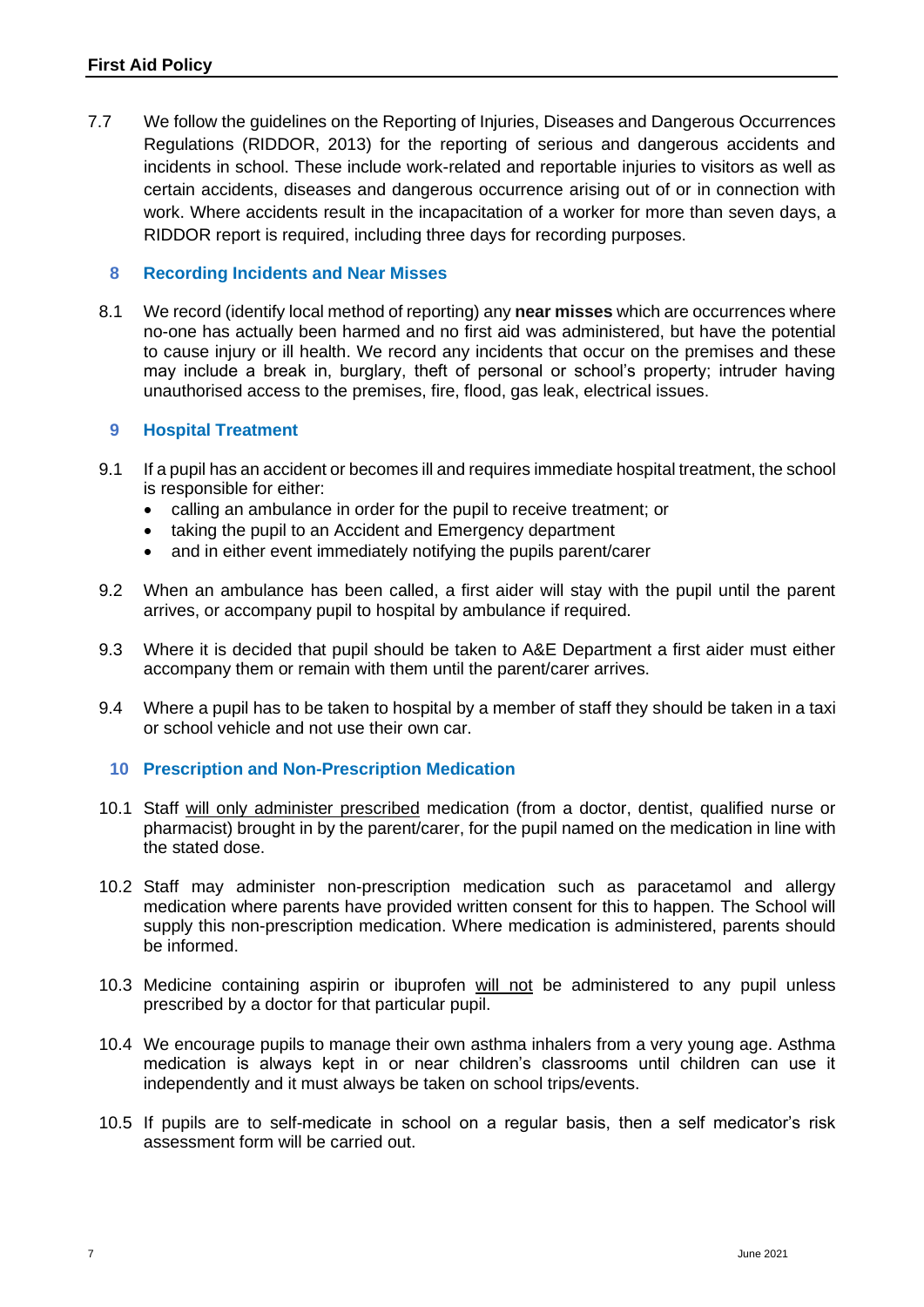- 10.6 For pupils that are on Individual Healthcare Plans, parental consent will be sought regarding details of what medication they need in school and who will administer it to them on a regular/daily basis. Refer to Supporting Pupils with Medical Conditions Policy for further guidance.
- 10.7 Most antibiotics do not need to be administered during the school day and parents should be encouraged to ask their GP to prescribe an antibiotic which can be given outside of school hours, where possible. If however this is not possible then please refer to Storage of Medicine paragraph.
- 10.8 This school keeps an accurate record on Medical Tracker of each occasion an individual pupil is given or supervised taking medication. Details of the supervising staff member, pupil, date and time are recorded as well as details of the medication given. If a pupil refuses to have medication administered, this is also recorded and parents are informed as soon as possible. Parents/carers are notified when the pupil has been administered medicine on the same day or as soon as is reasonably practical.
- 10.9 All school staff who volunteer or who are contracted to administer medication are provided with training. The school keeps a register of staff who have had the relevant training. The school keeps an up-to-date list of members of staff who have agreed to administer medication and have received the relevant training.
- 10.10For members of staff only not pupils, Aspirin tablets will be held at the school in line with the 10<sup>th</sup> Revised Edition of the First Aid Manual, whereby should a member of staff have a suspected heart attack, the emergency services may recommend the casualty take 1 full dose of aspirin tablet (300mg). This will be kept in a locked cupboard in the Medical room.

#### **11 Storage of Medication**

- 11.1 Medicines are always securely stored in accordance with individual product instructions, paying particular note to temperature. Some medication for pupils at this school may need to be refrigerated. All refrigerated medication is stored in an airtight container and is clearly labelled. Refrigerators used for the storage of medication are in a secure area, inaccessible to unsupervised pupils or lockable as appropriate.
- 11.2 We will carry out a risk assessment to consider any risks to the health and safety of our school community and put in place measures to ensure that identified risks are managed and that medicines are stored safely.
- 11.3 All medicines shall be received and stored in the original container in which they were dispensed, together with the prescriber's instructions for administration.
- 11.4 If a pupil is prescribed a controlled drug, it will be kept in safe custody in a locked, nonportable container and only named staff will have access. Controlled drugs must be counted in/out and witnessed if they are not administered by a qualified nurse or practitioner. The medication form must be signed by two people with at least one being the First Aid Coordinator. The records must indicate the amount of remaining medication and logged in a controlled drug recording book.
- 11.5 Parents should collect all medicines belonging to their child at the end of the school day. They are responsible for ensuring that any date-expired medication is collected from the school. All medication is sent home with pupils at the end of the school year. Medication is not stored in summer holidays. If parents do not pick up out-of-date medication or at the end of the school year, medication is taken to a local pharmacy for safe disposal.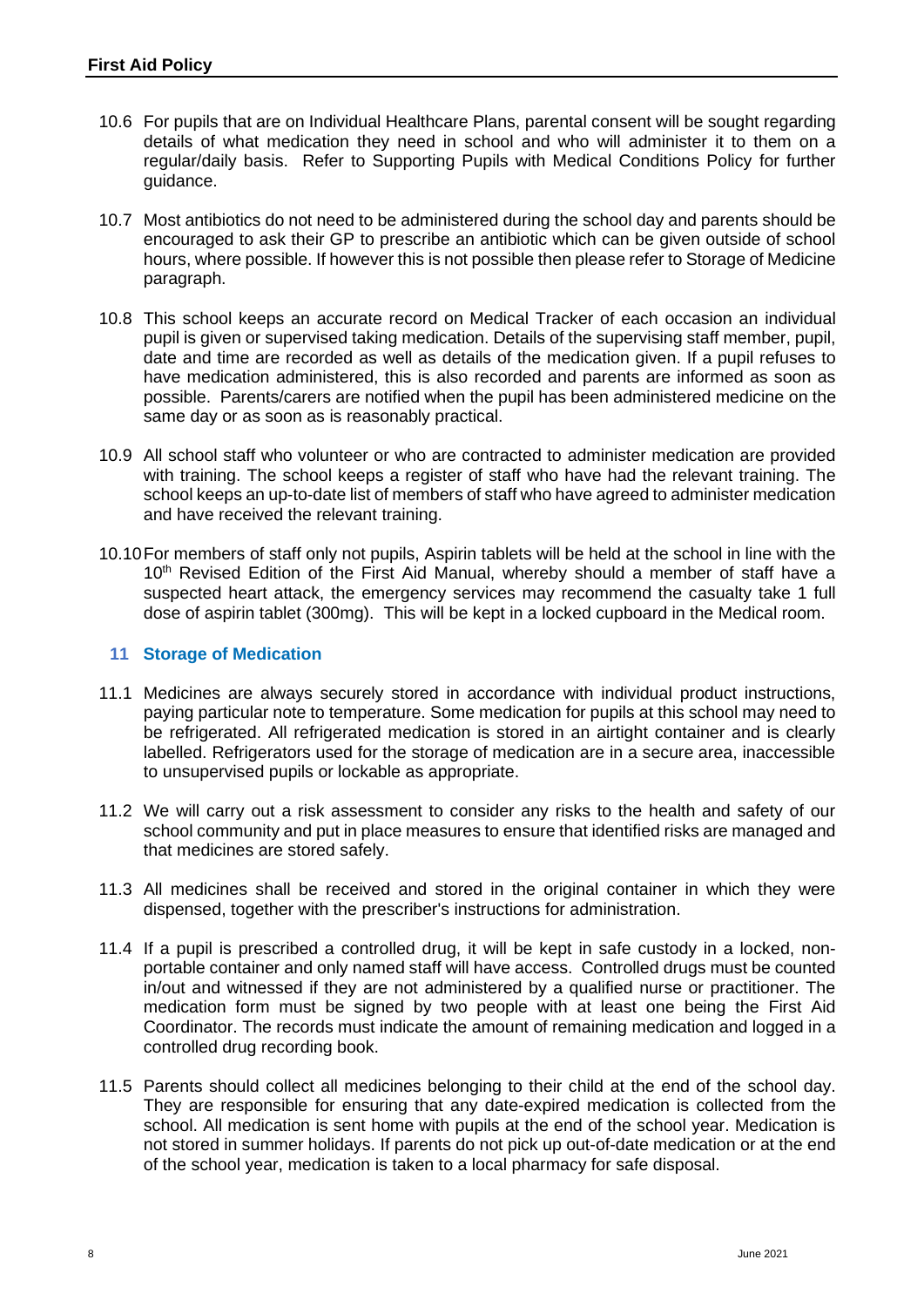- 11.6 We will keep medicines securely locked away and only named staff will have access, apart from Adrenaline Auto-injectors (AAIs), Asthma inhalers and Diabetes 'hypo' kits which need to be with or near pupils who need them. Three times a year the First Aid Coordinator/School Nurse will check the expiry dates for all medication stored at school and the details will be stored on Medical Tracker.
- 11.7 Sharps boxes are used for the disposal of needles. All sharps boxes in the school are stored in a locked cupboard unless alternative safe and secure arrangements are put in place. If a sharps box is needed on an off-site or residential visit, a named member of staff is responsible for its safe storage and return to a local pharmacy or to school or the pupil's parent. Collection and disposal of sharps boxes is arranged by the school biannually.

#### **12 Defibrillators (AED)**

- 12.1 The school has 1 defibrillator, which is stored in the first aid room.
- 12.2 The defibrillator is always accessible and staff are aware of the location and those staff who have been trained to use it. They are designed to be used by someone without specific training and by following the accompanying step by step instructions on it at the time of use. The manufacturer's instructions are available to staff and use promoted should the need arise.
- 12.3 The First Aid Coordinator is responsible for checking the AED termly and replacing any out of date items.

#### **13 Monitoring and Evaluation**

- 13.1 Our school's senior leadership team monitors the quality of our first aid provision, including training for staff, and accident reporting on a termly basis. Our policy will be reviewed annually. Compliance will be reported formally to the school's termly H&S Committee. Minutes of these meetings are submitted in a timely fashion to the Health and Safety Manager at Cognita Regional Office. The Health and Safety Manager will report to the Cognita (UK) Regional H&S Committee meeting acting in the role as the Proprietor.
- 13.2 Reports are provided to our Safeguarding committee which includes an overview of first aid treatment to children including the identification of any recurring patterns or risks and lessons learned with the management actions to be taken accordingly including the provision of adequate training for staff.
- 13.3 As Proprietor, Cognita Schools has published a procurement booklet which details preferred providers of first aid training, including approximate costs and procurement arrangements.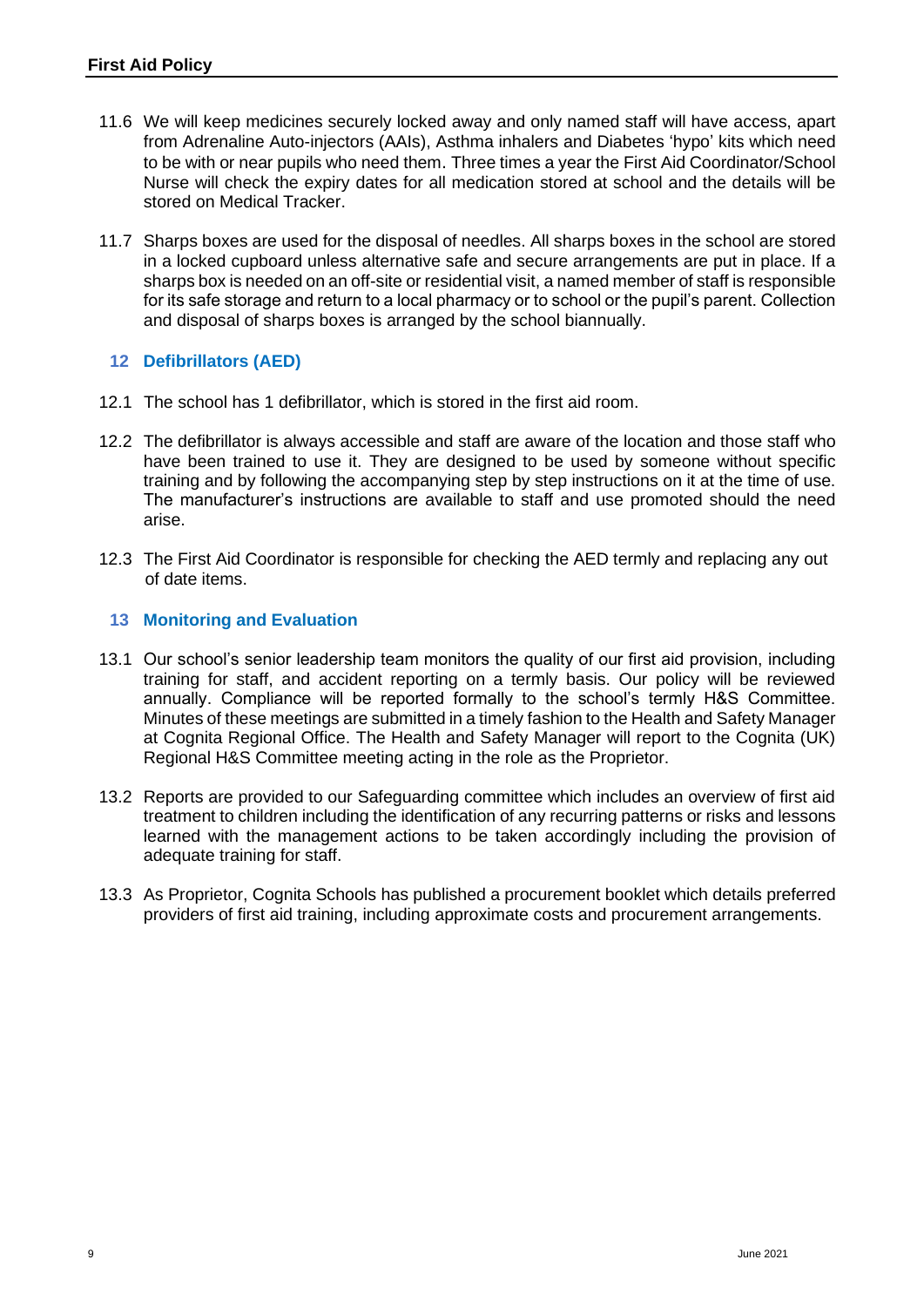### **Schools Assessment of First Aid Needs (UK)**

| <b>School</b>       | <b>Hydesville Tower School</b> | Date of            | 1 <sup>st</sup> September 2021 |
|---------------------|--------------------------------|--------------------|--------------------------------|
|                     |                                | <b>Assessment</b>  |                                |
| <b>Conducted by</b> | John Ison                      | <b>Review Date</b> | August 2022                    |

#### **When was the last review of your first aid provision and training records of first aiders? September 2021**

*Please answer the questions in the boxes:*

| <b>School Premises</b> |                                                                                                                                                                                                                                                |                            |
|------------------------|------------------------------------------------------------------------------------------------------------------------------------------------------------------------------------------------------------------------------------------------|----------------------------|
|                        | What is the current number and age range of pupils?                                                                                                                                                                                            | 291 Ages 3 - 16            |
| $\overline{2}$         | What is the current number of staff?                                                                                                                                                                                                           | 70                         |
| 3                      | Does the school occupy more than one site or building?<br>Or on split levels?<br>Consider need for provision in each building and/or on each floor                                                                                             | Yes                        |
|                        | <b>Location of the School</b>                                                                                                                                                                                                                  |                            |
| 4                      | How remote from emergency services is the school?<br>Consider special arrangements with emergency services, and<br>emergency transport arrangements for remote schools                                                                         | Within 2 miles             |
| 5                      | How do the emergency services access the school? Is<br>there more than one entrance?                                                                                                                                                           | Via main entrance car park |
|                        | <b>Hazards and Risks</b>                                                                                                                                                                                                                       |                            |
| 6                      | Are there any hazardous substances in the school?<br>Consider providing additional training for first aiders to deal with<br>injuries resulting from special hazards. Consider informing<br>emergency services of specific hazards in advance. | <b>No</b>                  |
| $\overline{7}$         | Is there any dangerous equipment or machinery in the<br>school?<br>Consider providing additional training for first aiders to deal with<br>injuries resulting from special hazards.                                                            | <b>No</b>                  |
| 8                      | Is there adequate provision for practical departments,<br>such as science, DT, Food Technology, PE?<br>Consider providing these areas with suitable stocked first aid box<br>and equipment.                                                    | Yes                        |
| 9                      | Is there adequate provision for off-site activities i.e.<br>school trips. If the first aider accompanies pupils off-<br>site, is there adequate provision left in school?                                                                      | Yes                        |
| <b>Specific Needs</b>  |                                                                                                                                                                                                                                                |                            |
| 10                     | Are there staff with specific health needs or disabilities?<br>Consider providing additional training for first aiders and equipment.                                                                                                          | <b>No</b>                  |
| 11                     | Are there pupils with specific health needs or<br>disabilities?<br>Consider providing additional training for first aiders and equipment.                                                                                                      | Yes                        |
| 12                     | Are there employees who travel a lot, work remotely or  <br>work alone?<br>Consider issuing personal first<br>aid<br>kits<br>&<br>personal<br>communicators/mobile phones to staff                                                             | No                         |
|                        | <b>Schools Accident Statistics</b>                                                                                                                                                                                                             |                            |
| 13                     | Can you determine the most common injuries, times,<br>locations, and activities at each school site?                                                                                                                                           | Yes                        |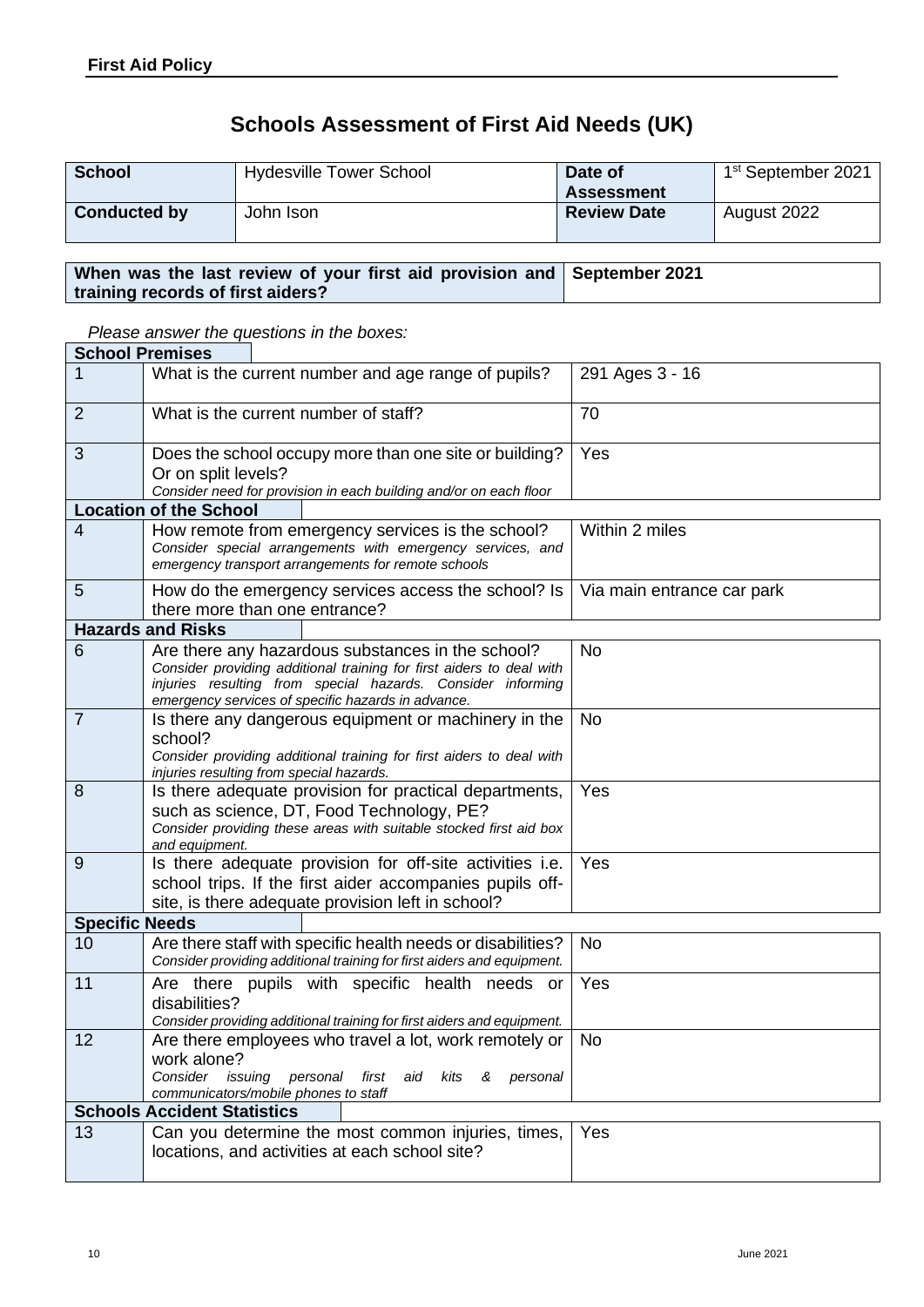| 14 | Does the first aid training adequately cover the<br>identified injuries?                                                                                                                                                                                                                                                                                                                                                                                                                                   | Yes |
|----|------------------------------------------------------------------------------------------------------------------------------------------------------------------------------------------------------------------------------------------------------------------------------------------------------------------------------------------------------------------------------------------------------------------------------------------------------------------------------------------------------------|-----|
|    | <b>Contacting first aiders</b>                                                                                                                                                                                                                                                                                                                                                                                                                                                                             |     |
| 15 | Do all staff know how to contact a trained first aider?                                                                                                                                                                                                                                                                                                                                                                                                                                                    | Yes |
| 16 | Do all pupils understand the school's first aid<br>procedures?                                                                                                                                                                                                                                                                                                                                                                                                                                             | Yes |
| 17 | Are there appropriate first aid notices displayed<br>throughout the school?                                                                                                                                                                                                                                                                                                                                                                                                                                | Yes |
| 18 | Is there adequate provision available for out of hour's<br>activities such as clubs and hosting school sports<br>events?                                                                                                                                                                                                                                                                                                                                                                                   | Yes |
| 19 | Is there a written agreement with third party providers<br>(Catering and Cleaning) on joint provision for first aid<br>for their employees?                                                                                                                                                                                                                                                                                                                                                                | Yes |
| 20 | Is there adequate provision for lunchtimes and breaks?                                                                                                                                                                                                                                                                                                                                                                                                                                                     | Yes |
| 21 | Is there adequate provision for leave and in case of<br>absences?                                                                                                                                                                                                                                                                                                                                                                                                                                          | Yes |
| 22 | Is there an agreed procedure if an incident occurs in an<br>Yes<br>isolated area?                                                                                                                                                                                                                                                                                                                                                                                                                          |     |
| 23 | Is there a designated member of staff who is<br>responsible for checking and maintaining the contents<br>of the first aid boxes and kits and the checking of your<br>AED?                                                                                                                                                                                                                                                                                                                                  | Yes |
|    | How many first aid personnel are required?                                                                                                                                                                                                                                                                                                                                                                                                                                                                 |     |
| 24 | Are you meeting your statutory minimum requirements?<br>Designated Appointed Person (AP) to take charge of<br>First aid arrangements - First Aid Co-ordinator<br>Schools can fall in either low or medium risk<br>$\circ$<br>categories (depending on the activities at the school):<br>Low - for 25-50 employees - 1 Emergency First<br>Aider (EFAW) and Medium - for more than 50<br>employees - 1 First Aid at Work (FAW) - note this<br>FA training only covers adults unless a tailor<br>made course. | Yes |
|    | EYFS (where applicable) - 1 Paediatric trained First<br>$\circ$<br>Aider                                                                                                                                                                                                                                                                                                                                                                                                                                   |     |
|    | If you have pupils that haven't yet reached puberty,<br>$\circ$<br>you will need to ensure you have a sufficient number<br>of staff trained in Paediatric first aid (EPFA)                                                                                                                                                                                                                                                                                                                                 |     |
|    | There should be enough staff to provide cover for<br>$\circ$<br>absence, and for trips and visits. First aid must be<br>available at all times that children are cared for on or<br>off the premises and on outings. First aid must cover<br>visitors, volunteers, and work experience placements.                                                                                                                                                                                                         |     |